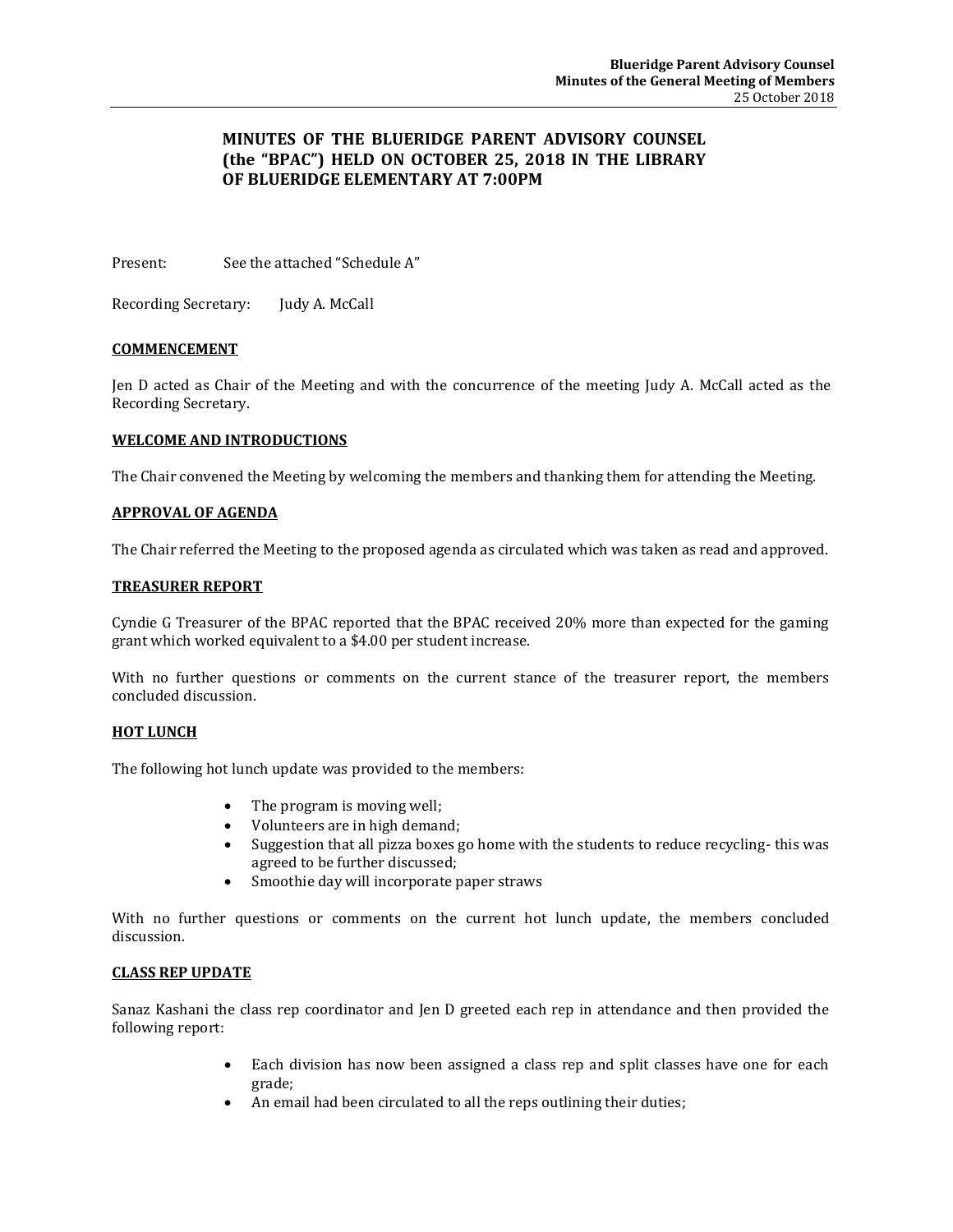- The process for the grade allocated baskets was reviewed;
- Grade 6 allocated fundraiser requested the need for more volunteers to assist

With no further questions or comments on the current class rep update, the members concluded discussion.

### **FOS UPDATE**

There were no updates on the FOS – further information should be provided following the FOS October  $26<sup>th</sup>$ meeting. Kristine was provided a list of questions to ask during her attendance.

#### **DPAC UPDATE**

There were no updates on the DPAC– further information should be provided following the DPAC November 26th meeting. Leah Peskett the DPAC coordinator will be in attendance.

#### **EMERGENCY PREPAREDNESS**

Georgina O'Flynn, Emergency Preparedness Coordinator provided the meeting with an update on the following matters:

- District leader Bernadette will be leaving her role as district leader and a new leader will be fulfilling her vacancy;
- Out of 14 division 6 bins have now transferred to roller bags, they are currently looking for 7 more roller bags;
- Grab and go bags have been update with new product;
- Hydrated lime will need to be transferred to a bucket as it is deemed a health hazard
	- Georgina will follow up on status of transfer once complete
	- key to the bin will need to be provided to the administrators

With no further questions or comments on emergency preparedness, the members concluded discussion.

#### **CURRENT FUNDRAISERS**

- Card Project- on its way nicely;
	- samples will be ready on November 7<sup>th</sup>
	- cards delivered by December
- Directory is still being edited and babysitter forms have been sent out

#### **UPCOMING FUNDRAISER**

- Cookies and Pies (Kindergarten)
	- forms will go out on November  $5<sup>th</sup>$  and will be due back by November 19<sup>th</sup>
	- order pick ups will take place outside utilizing the back room library door. This will be scheduled for the 7th of December
- Halloween
	- used costume collection scheduled for November 5<sup>th</sup>
	- details on fundraiser selling the donated costumes will be further discussed
- Blueridge Gear
	- new gear will be on display as of November 26th
	- new products consist of updated style and material of shorts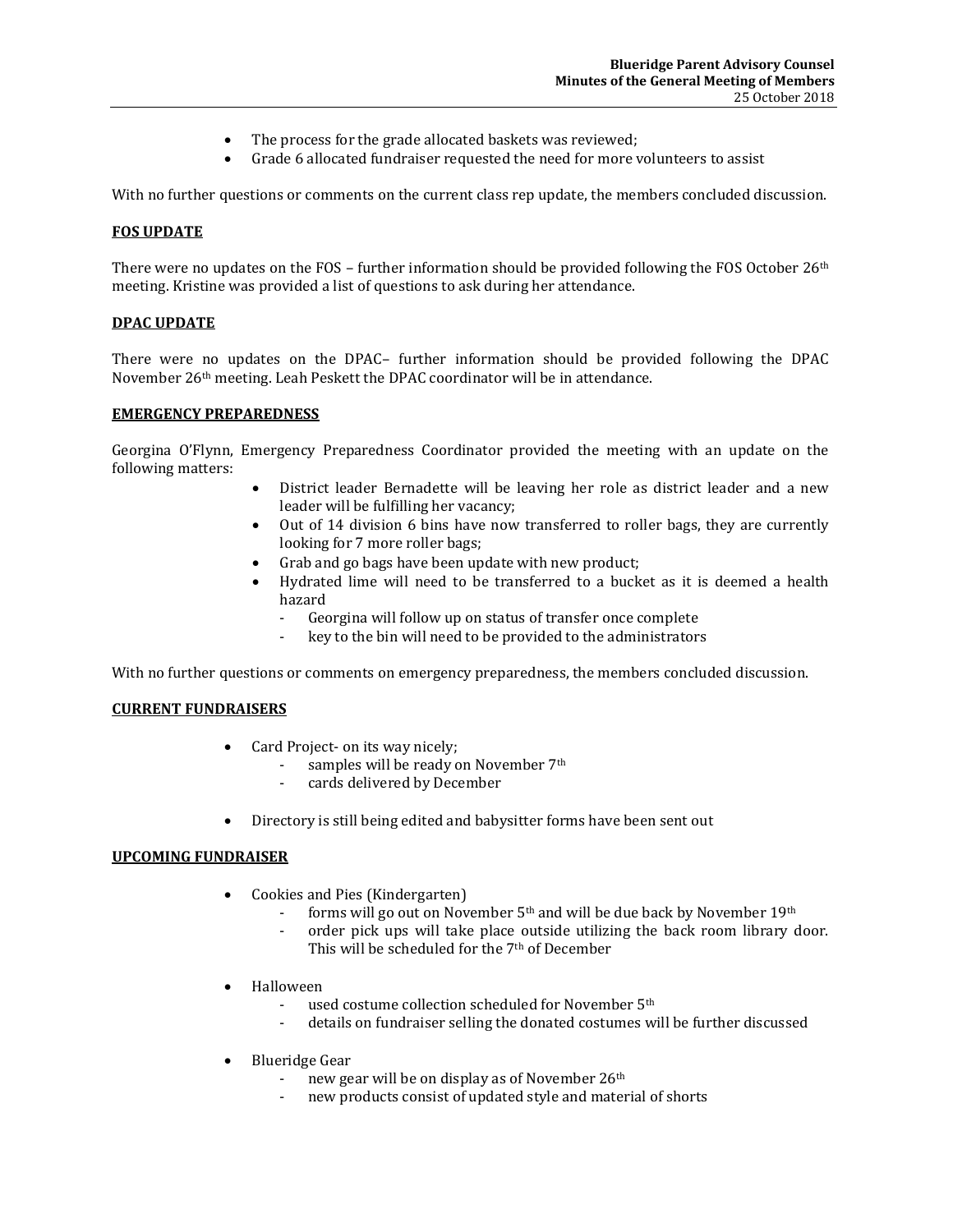- Santa Breakfast (Grade 4)
	- November 21<sup>s</sup> first brainstorm meeting to be held details to be announced
	- goal is to hit \$2000 min

*It was agreed that further discussions on next term fundraisers will be held at the upcoming November General Meeting.*

With no further questions or comments on the current Fundraiser update, the members concluded discussion.

### **CURRENT BUSINESS**

- iGuy/iGirl- the following two dates have been chosen for the upcoming Pro-D Day programs:
	- Monday April  $8<sup>th</sup> 1<sup>st</sup>$  choice
	- Monday May  $6<sup>th</sup> 2<sup>nd</sup>$  choice
- Parking and street safety
	- accident took place on Carnation street in front of Seymour Heights Elementary where a child was struck by a vehicle
	- parents should be informed of the unpredictability of toddler and kids road sense
	- more signs and education to be further discussed to implement awareness to the children
	- encouragement to walk to school will continue to be displayed
- BPAC members requested that Administration tend to the cleaning of the abundance of leaves outside the ground prior to them freezing and becoming a safety concern

With no further questions or comments on Current Business, the members concluded discussion.

## **PRINCIPAL UPDATE**

The following updates were provided to members by the school Principal Ms. Susan Teegan:

- Cross Country
	- Ms. Obrien and Ms. Bates are supporting the team this year
	- The team is up and "running" and all is going smooth
- Basketball
	- Mr. Davis, Ms. Obrien and Ms. Bates are supporting the team this year
	- it will be a short year but has taken off well
- KM club went exceptionally well
	- There was a numerous amount of parent volunteers this year
- FSA review
	- Ministry has mandated FSA's are a requirement
	- the reason for testing is meant to inform teacher practice and where the kids are growing and stunting
- Learning Service Team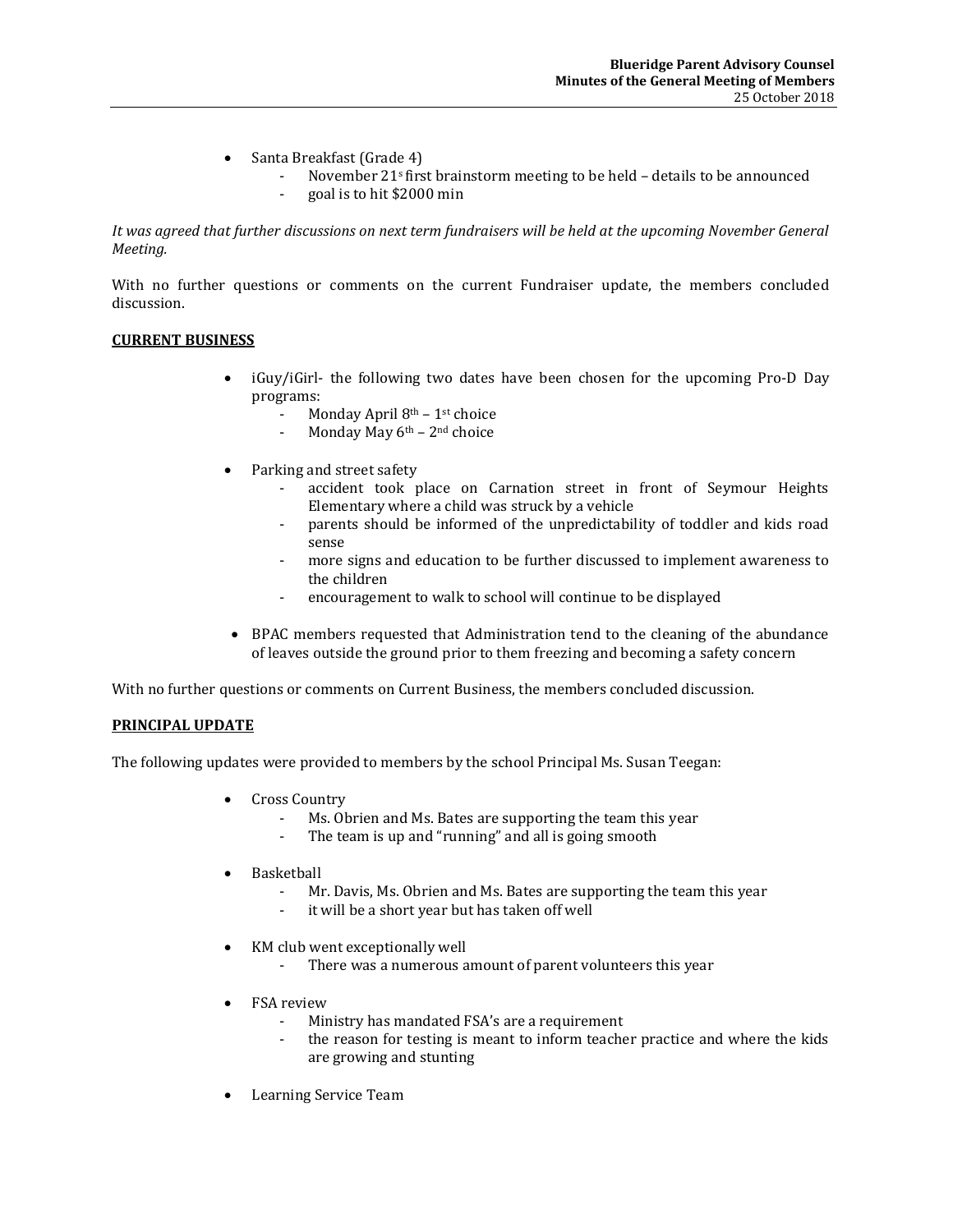- Education Assistance staff is all in place and they are hoping and looking to fulfill one more vacancy
- Replacement Teachers are all in good order with much appreciation provided by Ms. Teegan
- Grade 7's have left in order on their adventure to Camp Summit
- Grade 4's will be attending outdoor school this year for one year
- Tree's outside on the school property are to be cut down the following week so it is important that the children are made aware of the safety precautions that need to be in place and followed
- The Eco-kids' planters are being installed near the primary classrooms

With no further questions and comments Ms. Teegan concluded discussion on her update.

### **ECO-KIDS UPDATE**

Karina, Eco-Kids coordinator, greeted the members with appreciation for all the donations. A quick update on the kid's recent activities and planting was provided. She informed the meeting that the Eco kids' program will be meeting each Wednesday on a weekly basis. She will be educating them on garbage disposal.

With no further questions or comments on the current Eco-Kids update, the members concluded discussion.

#### **OTHER BUSINESS**

Jen D. made mention to the meeting that the BPAC would like to increase the activity on their social platforms such as Instagram. She will be inserting a section in the next news bulletin mentioning the limits that should be set and asking for parents to contribute pictures of any clubs, sport or events that they may have for posting.

### **CONCLUSION OF MEETING**

UPON MOTION duly made by the Chair and seconded, IT WAS RESOLVED that the meeting conclude at 8:21 pm and there be no further business brought before the meeting. Next meeting date and time to be set at a further date.

**CHAIR RECORDING SECRETARY**

**NEXT MEETING SET FOR: Nov 29, 2018**

# **"Schedule A"**

Attendance list for General Meeting of the BPAC held on October 25, 2018 at 7:00PM